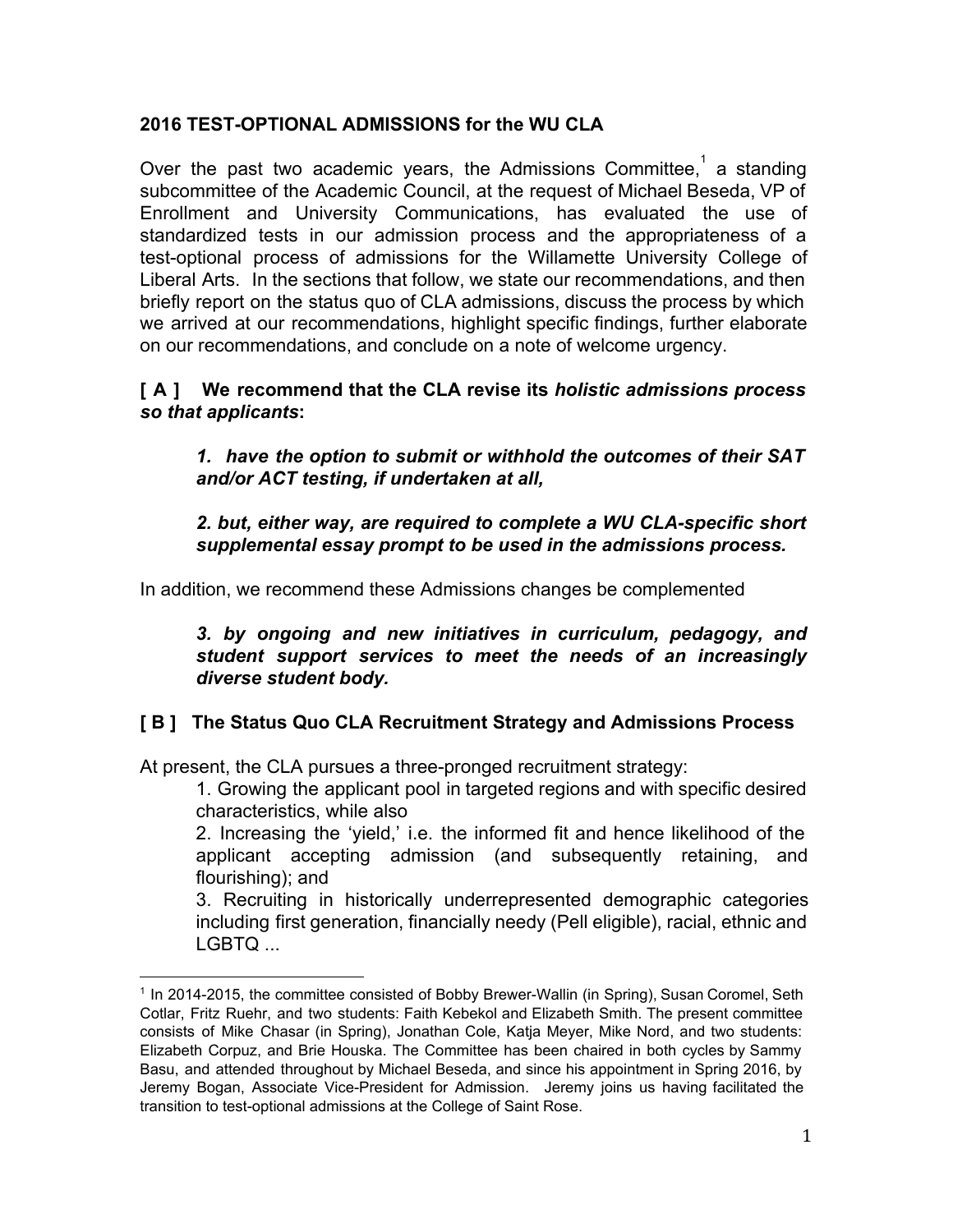Students are admitted through a 'holistic admissions process' that considers the following factors:

SAT and/or ACT scores

high school gpa weighted in solid subjects and against an overall profile of the school's honors, AP/IB, and other accelerated options.

other considerations of merit germane to the CLA that are reflected in material submitted (record of co-curricular and community activities, letters of recommendation, personal essay) through the Common App process that is used by over 600 colleges.

# **[ C ] How the Admissions Committee came to these recommendations.**

Our review of test-optionality at Willamette was undertaken against the backdrop of some fundamental and ongoing shifts: the demographic patterns of potential applicants to higher education nation-wide, the rising costs and resulting barriers to access to higher education, the test-optional movement itself, changes in the philosophies of admission in comparable and aspirant college cohorts, as well as Willamette's ongoing commitments to expanding access.

In the first place, close observers have known for sometime what the mainstream media are now stressing,  $2$  namely, that significant changes in demographics, the economy, and technology are transforming college attending student bodies. The 8th *Knocking at the Door* report, compiled by the Western Interstate Commissions for Higher Education (WICHE), for 2012, notes the growth of women, minority students, and those from modest economic backgrounds in college-bound pools, even as modest annual declines in the total number of high school seniors from 2010-11 highs are anticipated to continue until 2026-27. $3\degree$  In 2012, the Census Bureau reported that for the first time in its (settlement) history white births are no longer a majority in the Unites States.<sup>4</sup> Colleges and universities ignore these changes at their peril.

Second, the public has raised legitimate concerns about the cost of higher education, and the differential impacts of these costs (debt, loans, employment requirements) on access, college completion, and life prospects.<sup>5</sup> To critics, the

<sup>&</sup>lt;sup>2</sup>[http://www.collegeboard.com/prod\\_downloads/highered/de/ed\\_summary.pdf](http://www.collegeboard.com/prod_downloads/highered/de/ed_summary.pdf)

http://www.usnews.com/news/college-of-tomorrow/articles/2014/09/22/college-of-tomorrow-the-chan ging-demographics-of-the-student-body

<sup>&</sup>lt;sup>3</sup> http://www.wiche.edu/knocking-8th

http://chronicle.com/blogs/headcount/what-demographic-changes-mean-for-colleges-and-counselor [s/31958](http://chronicle.com/blogs/headcount/what-demographic-changes-mean-for-colleges-and-counselors/31958)

<sup>&</sup>lt;sup>4</sup> http://www.nytimes.com/2012/05/17/us/whites-account-for-under-half-of-births-in-us.html

<sup>&</sup>lt;sup>5</sup> Quadlin, N. Y., & Rudel, D. (2015). [Responsibility](http://sf.oxfordjournals.org/content/94/2/589.abstract) or Liability? Student Loan Debt and Time Use in [College.](http://sf.oxfordjournals.org/content/94/2/589.abstract) *Social Forces*,  $94(2)$ , 589-614.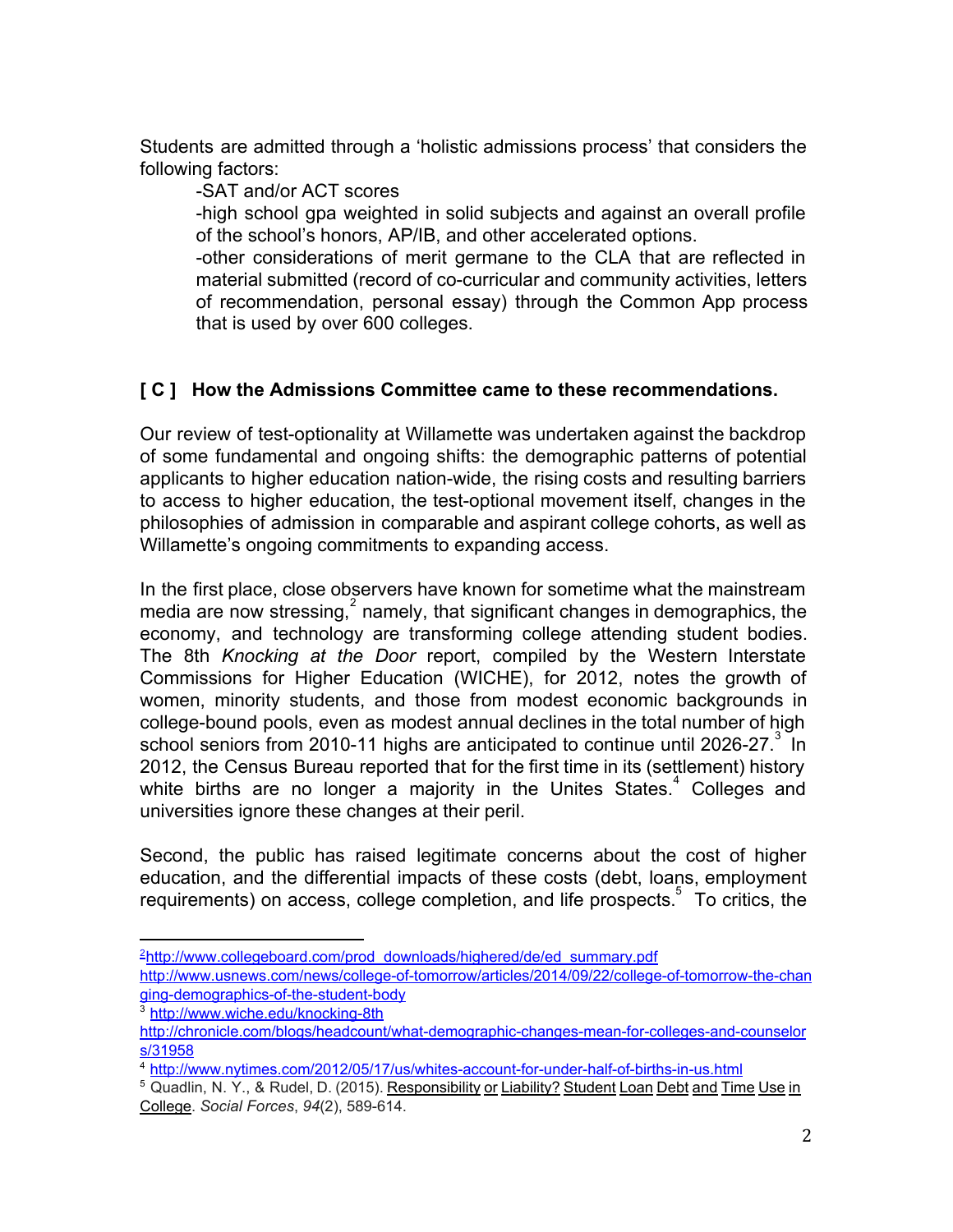more competitive public and private institutions are again becoming bastions of privilege rather than engines of opportunity.<sup>6</sup> Many schools are responding in various ways to improve their accessibility to students from Pell-eligible, low-income, and first-generation college-going households. For example, in 2015, some 80 elite colleges formed the Coalition for Access, Affordability and Success, with the requirement that participating institutions, if private, be need-blind in admissions or if public, provide substantial aid.<sup>7</sup> Appositely, following the recommendations of a Trustee Subcommitee on Access and Affordability, in its forthcoming capital campaign, Willamette University aims to be able to make such a commitment.

Third, among the most important developments is the 30-year test-optional movement itself.<sup>8</sup> Already by 1998, some 275 four-year US colleges admitted some or all of their applicants without regard to SAT or ACT scores, and a host of benefits were being documented.  $\degree$  Over the subsequent years, going test-optional in admissions has gained many new college adoptees, and attendant media attention to the benefits,  $10$  including high-profile colleges such as Wesleyan. $11$  As of 2015, over 850 schools (out of approximately 3000 four-year colleges) were test-optional (or 'test-flexible', waiving test scores for students with high schools gpa or class rank criteria above some threshold).<sup>12</sup> As of Jan 25, 2016, some 45 colleges in the top 100 (according to US News and World Report, in our category - national liberal arts colleges -- are test-optional or test-flexible, 29 of them rank above Willamette, including Bates, Beloit, Bowdoin,

<sup>6</sup> Vedder, R. K. (2004). *Going broke by degree: Why college costs too much*. American Enterprise Institute.

Woodbury, R. L. (2005). [Hardening](http://eric.ed.gov/?id=EJ792624) Class Lines: The Erosion of the Social Contract in Higher [Education.](http://eric.ed.gov/?id=EJ792624) *Connection: The Journal of the New England Board of Higher Education*, *20*(2), 2528. Lee, E. M. (2013). Elite Colleges and [Socioeconomic](http://onlinelibrary.wiley.com/doi/10.1111/soc4.12068/abstract) Status. *Sociology Compass*, 7(9), 786-798.

Rauscher, E., & Elliott III, W. (2014). The Effect of Wealth Inequality on Higher [Education](http://file.scirp.org/Html/4-3800332_50314.htm) [Outcomes:](http://file.scirp.org/Html/4-3800332_50314.htm) A Critical Review. *Sociology Mind*, *4*(04), 282.

<sup>7</sup> <http://www.coalitionforcollegeaccess.org/>

<sup>8</sup> <http://www.fairtest.org/university/optional>

http://www.fairtest.org/data-show-testoptional-admissions-successes http://blog.cappex.com/blog/test-optional-colleges/

Soares, J. A. (2012). *SAT wars: The case for testoptional college admissions*. Teachers College Press.

<sup>9</sup> Rooney, C., & Schaeffer, B. (1998). Test Scores Do Not Equal Merit: [Enhancing](http://eric.ed.gov/?id=ED426107) Equity & Excellence in College Admissions by [Deemphasizing](http://eric.ed.gov/?id=ED426107) SAT and ACT Results. National Center for Fair and Open Testing.

<sup>&</sup>lt;sup>10</sup> http://www.thecollegesolution.com/who-is-benefiting-from-test-optional-admissions/ http://www.cbsnews.com/news/whos-benefiting-from-test-optional-colleges/ http://www.nytimes.com/2009/07/26/education/edlife/26guidance-t.html

https://www.teenlife.com/blogs/articles/low-test-scores-these-test-optional-colleges-dont-care <sup>11</sup> [http://www.wesleyan.edu/admission/applying/standardized\\_test.html](http://www.wesleyan.edu/admission/applying/standardized_test.html)

http://www.bloomberg.com/news/2014-10-03/wesleyan-temple-among-colleges-scrapping-admissio n-tests.html

<sup>&</sup>lt;sup>12</sup> http://www.fairtest.org/new-survey-shows-record-number-colleges-and-univer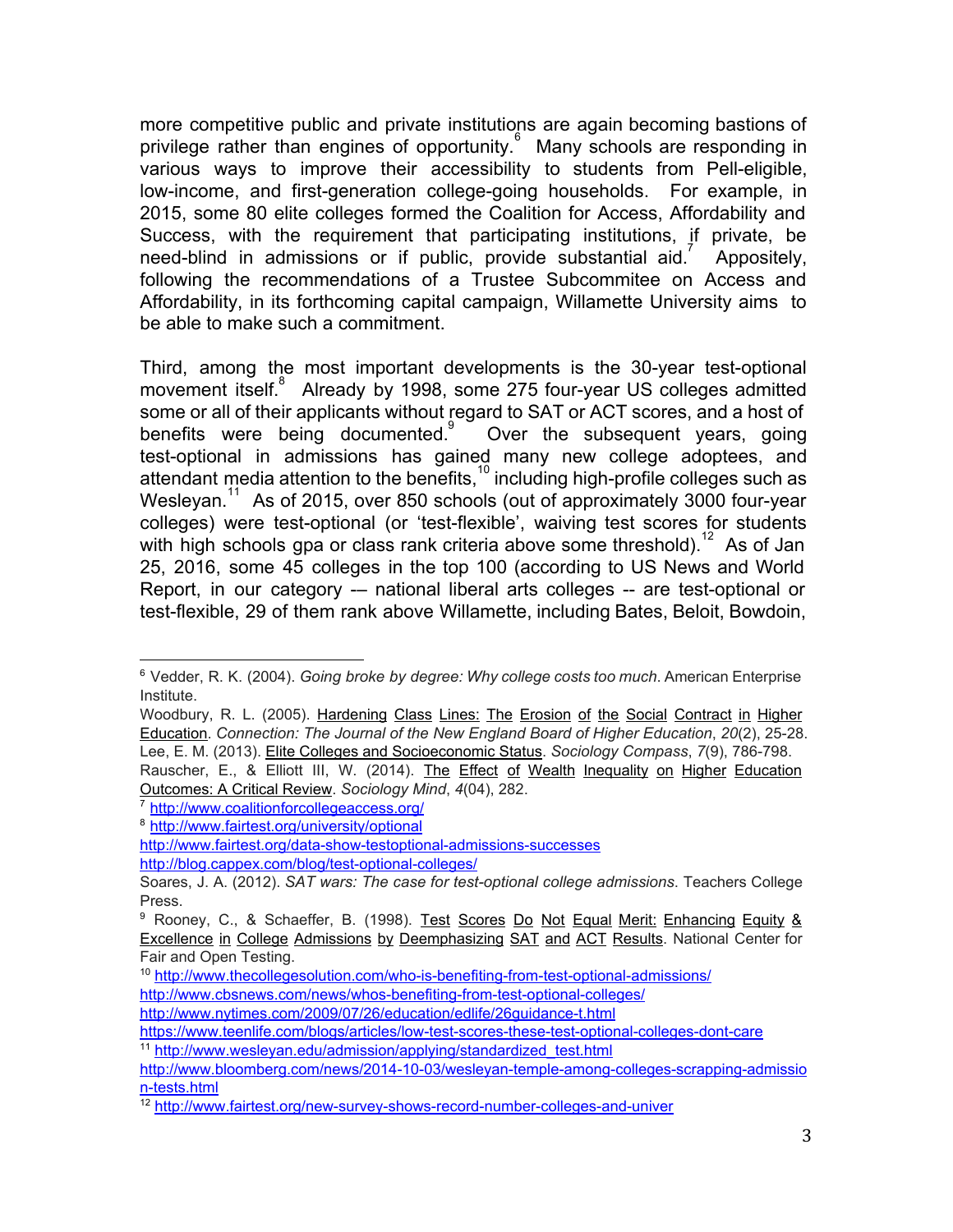Denison, Earlham, Furman, Pitzer, and Smith. $^{13}$  Among our immediate NW peer colleges, Lewis & Clark has been test-optional since 1991.

Fourth, there has also been a growing demand for rethinking the broader On this view, various character qualities, purposes of college admissions.<sup>14</sup> including diligence and creativity, significantly impact educational attainment and subsequent success.<sup>15</sup> Whence, instead of only rewarding high performance on high anxiety standardized metrics, or for that matter a high school transcript loaded with the most Advanced Placement (AP), International Baccalaureate (IB), and dual enrollment (DE) courses possible,  $16$  college admissions should 'measure what matters,' and 'employ practices that contribute to the public interest.'

Finally, as an ethical matter, in wrestling with the competing demands of 'equity' and 'equality' the admissions (and marketing) processes typically invoke multiple ethical paradigms that include justice, critique, care, and professionalism.<sup>17</sup> All have their place, and as a result, we believe that in conveying our specificity authentically, CLA admissions should strive to reflect and encompass our mission, trustee direction, presidential intention, strategic statement, capital campaign, faculty perspective, support staff insight, and student feedback. Overall, we believe that our admissions process should be signaling the promise of higher education at Willamette for all students who are smart, curious, creative, well-rounded, and other-regarding.

In coming to make these recommendations, the Admissions Committee reviewed some of the notable scholarship bearing on standardized testing and specifically the use of the two major national tests used in college admissions, the SAT and

https://www.noodle.com/articles/test-optional-colleges-a-guide-for-prospective-applicants

https://www.noodle.com/articles/15-top-test-optional-colleges-and-what-you-need-to-get-in

Bruni, Frank. 2016. Rethinking College [Admissions.](http://www.nytimes.com/2016/01/20/opinion/rethinking-college-admissions.htmlhttp://www.nytimes.com/2016/01/20/opinion/rethinking-college-admissions.html) *New York Times*, Jan 20, A25

<sup>15</sup> Tough, P. (2013). *How children succeed*. Random House.

Tough, P. (2014). Who gets to [graduate.](http://mobile.nytimes.com/2014/05/18/magazine/who-gets-to-graduate.html) *The New York Times Magazine.*

<sup>&</sup>lt;sup>13</sup> http://www.fairtest.org/sites/default/files/Optional-Schools-in-U.S.News-Top-Tiers.pdf High school counselors call such colleges to the attention of their students:

<sup>14</sup> Sacks, P. (2009). *Standardized minds: The high price of America's testing culture and what we can do to change it*. Da Capo Press.

Sternberg, R. J. (2010). *College admissions for the 21st century*. Harvard University Press.

<sup>&</sup>lt;sup>16</sup> Kretchmar, J., & Farmer, S. (2013). How Much is Enough? [Rethinking](http://eric.ed.gov/?id=EJ1011884) the Role of High School Courses in College [Admission.](http://eric.ed.gov/?id=EJ1011884) Journal of College Admission, 220, 28-33.

Pretz, J. E., & Kaufman, J. C. (2015). Do Traditional [Admissions](http://onlinelibrary.wiley.com/doi/10.1002/jocb.120/full) Criteria Reflect Applicant [Creativity?.](http://onlinelibrary.wiley.com/doi/10.1002/jocb.120/full) *The Journal of Creative Behavior*.

<sup>&</sup>lt;sup>17</sup> Caldwell, C., Shapiro, J. P., & Gross, S. J. (2007). Ethical [Leadership](http://eric.ed.gov/?id=EJ783947) in Higher Education [Admission:](http://eric.ed.gov/?id=EJ783947) Equality vs. Equity. Journal of College Admission, 195, 14-19.

Gibbs, P., & Murphy, P. (2009). Ethical [marketing](http://www.oecd-ilibrary.org/education/ethical-marketing-of-higher-education_hemp-v21-art20-en) of higher education. *Higher Education Management and Policy, 21(3), 75-90.* 

Gibbs, P. (2011). An [Aristotelian](http://www.tandfonline.com/doi/abs/10.1080/08841241.2011.623732) model for ethical higher education marketing: The role of practical [wisdom.](http://www.tandfonline.com/doi/abs/10.1080/08841241.2011.623732) *Journal of Marketing for Higher Education*, *21*(2), 203214.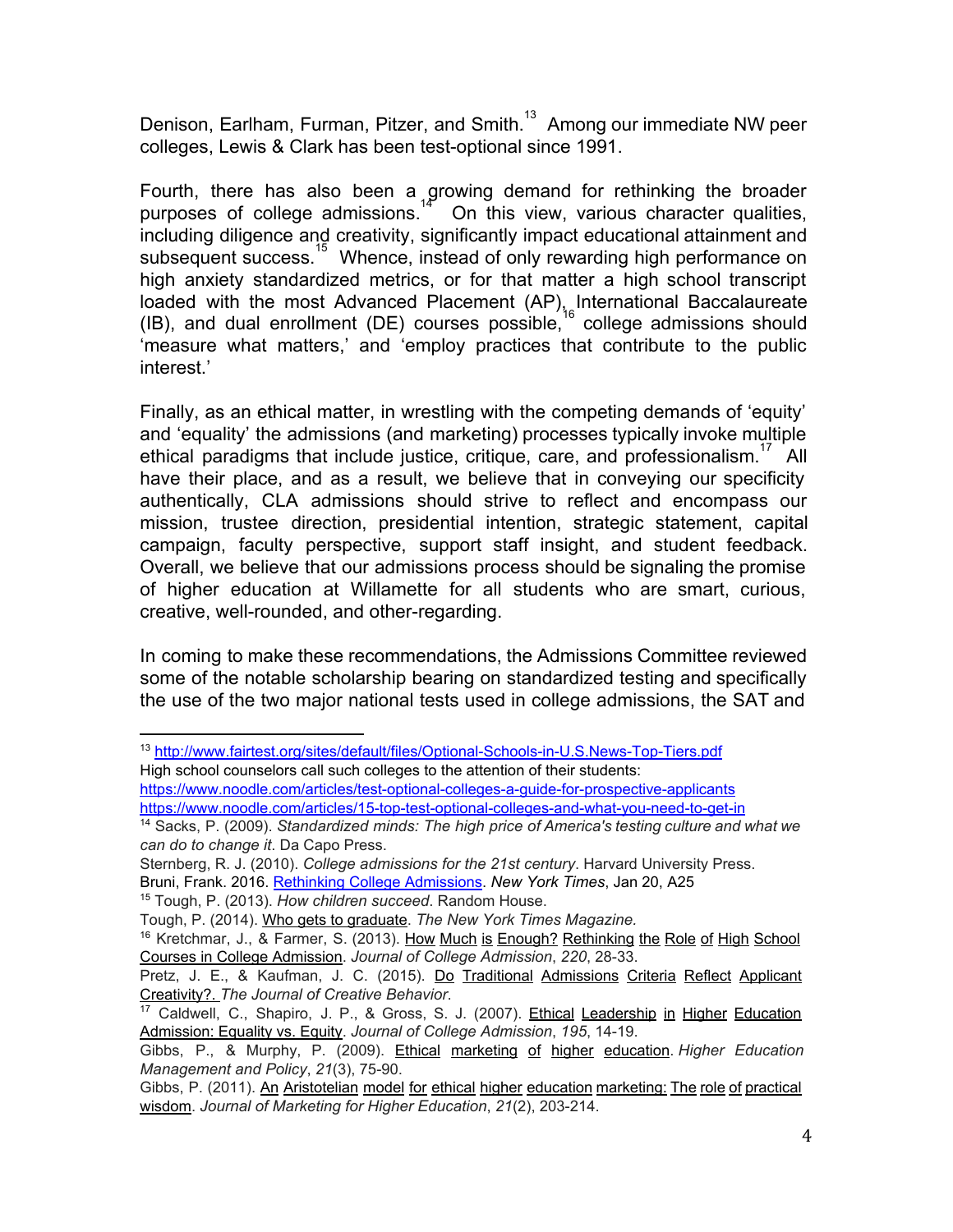the ACT. We reviewed the general evidence on the predictive power of the SAT, and also two years of Validity Reports (for the entering classes of 2012, and 2013) provided by the CollegeBoard on the efficacy of SAT scores in predicting the gpa of our incoming students in their first academic year in the CLA.

We also scrutinized the scholarship on the growing record of those colleges that have gone test-optional, and considered some specific examples that stood to offer us salutary lessons.

In Spring 2015, the Committee consulted with our colleague, Professor of Psychology, Jim Friedrich, who provided cautionary insights on appreciating the dynamics of correlations and the extent to which SAT and ACT scores can both under-predict and over-predict for distinct cohorts in unexpected ways.

Further, in Fall 2015, we solicited information from all department and program chairs regarding likely impacts of test-optionality for their program curriculum and pedagogy, and reviewed the 16 distinct responses. They were broadly either supportive, or affirmed that we should try, and believed that they could accommodate or make the necessary adjustments in likely levels of college-readiness.

Finally, on 9 Dec, 2015, the committee met with key figures in student support services to discuss likely impacts on their respective offices and services.<sup>18</sup> Again, while noting that these services are already heavily subscribed or over-subscribed, there was a broad commitment to the CLA continuing to diversify the student body in ways that make not merely admissions, but retention and achievement more likely for all.

# **[ D ] Specific findings that struck us include the following:**

**1. The SAT v High School Transcript** The SAT is highly predictive – as the CollegeBoard asserts -- of first year academic success as measured by college course grades, as is the ACT. $19^{37}$  This is true in general and also of the two years of SAT data specific to our CLA students provided us by the CollegeBoard. However, the predictive power of the SAT and ACT on first year grade performance mirrors that obtained through close attention to the weighted high-school transcript alone. That is, the overall high school record of

<sup>&</sup>lt;sup>18</sup> Jackie Balzer, Mat Barreiro, Gretchen Moon, Mike Moon, Gordy Toyama, Judy ...

<sup>&</sup>lt;sup>19</sup> Radunzel, J., & Noble, J. (2012). Predicting Long-Term College Success through Degree Completion Using ACT [R] Composite Score, ACT [Benchmarks,](http://eric.ed.gov/?id=ED542027) and High School Grade Point [Average.](http://eric.ed.gov/?id=ED542027) *ACT Research Report Series*, 2012 (5). *ACT, Inc.*

Harwell, M., Moreno, M., & Post, T. (2015). A Study of the [Relationship](http://jpa.sagepub.com/content/early/2015/07/06/0734282915594069.abstract) Between the ACT College Mathematics Readiness Standard and College Mathematics [Achievement.](http://jpa.sagepub.com/content/early/2015/07/06/0734282915594069.abstract) *Journal of Psychoeducational Assessment*.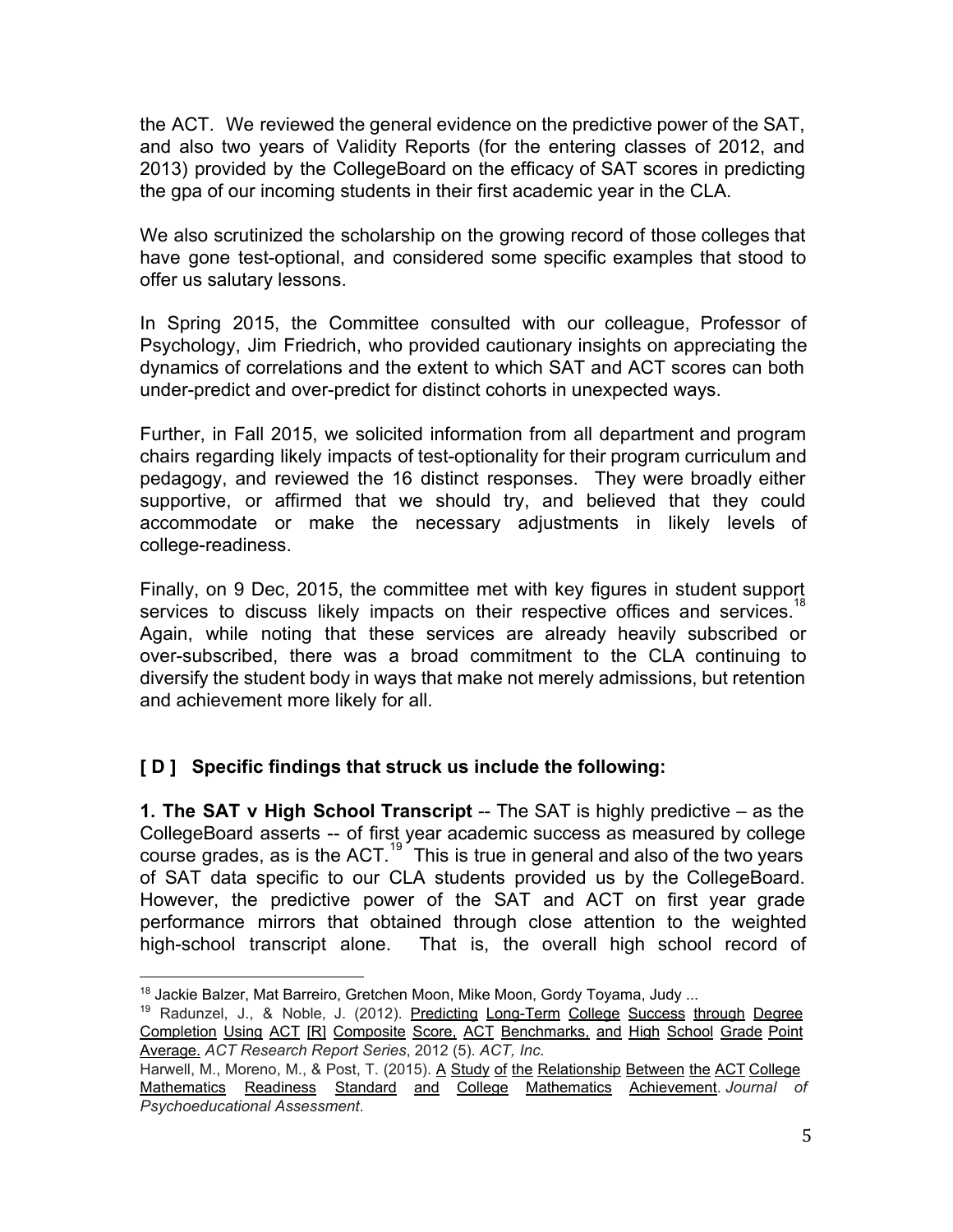performance, weighted for core and solid subjects and adjusted for contextual knowledge of the overall quality and student profile of that school, afford the admissions process comparable predictive power over the likely college success of applicants.<sup>20</sup>

Indeed, in the case of the two years of validity data provided by the CollegeBoard for all incoming students to the WU CLA, *high school GPA outperformed the* **SAT.** That is, for the entering class of 2012, the predictive strength of high school gpa on first-year college gpa (adjusted for 'strictly' and 'leniently' graded courses) was a .70 correlation whereas the SAT specific measures for Writing, Math, and Critical Reading were .64, .61, and .59 respectively. The gap was even more pronounced for the entering class of 2013, with the HS gpa obtaining a predictive strength correlation of .75 and SAT Math, Writing and Critical Reading .59, .59 and .56 respectively.

**2. Problematic patterns in predictive variance** Furthermore, and crucially, there is also growing evidence that the SAT over- and under-predicts for a significant number of students in demographically patterned ways as a result of differential item functioning (reflecting item difficulty but also variance in idiom and cultural knowledge), $21^{\circ}$  compounded by unequal encouragement and access

 $20$  Geiser, S., & Santelices, M. V. (2007). Validity of High-School Grades in Predicting Student Success beyond the Freshman Year: High-School Record vs. [Standardized](http://eprints.cdlib.org/uc/item/7306z0zf) Tests as Indicators of FourYear College [Outcomes.](http://eprints.cdlib.org/uc/item/7306z0zf) Research & Occasional Paper Series: CSHE. 6.07. *Center for Studies in Higher Education*.

Soares, J. A. (2012). For Tests that are [Predictively](http://search.proquest.com/docview/1505321416) Powerful and Without Social [Prejudice.](http://search.proquest.com/docview/1505321416) *Research & Practice in Assessment*, *7*, 511.

Shaw, E. J., Marini, J. P., & Mattern, K. D. (2013). Exploring the utility of Advanced [Placement](http://epm.sagepub.com/content/73/2/229.short) participation and [performance](http://epm.sagepub.com/content/73/2/229.short) in college admission decisions. *Educational and Psychological Measurement*, 73(2), 229-253.

Koretz, Daniel et al. (2014). *Predicting Freshman Grade-Point Average from High-School Test Scores: are There [Indications](http://projects.iq.harvard.edu/files/eap/files/cuny_fgpa_prediction_8.26.2014_wp.pdf) of Score Inflation?*[.](http://projects.iq.harvard.edu/files/eap/files/cuny_fgpa_prediction_8.26.2014_wp.pdf) Education Accountability Project.

Kim, J. (2015). Predictors of College Retention and [Performance](http://www.tandfonline.com/doi/abs/10.1080/19496591.2015.995575#.VrO9IxgrKRc) between Regular and Special [Admissions.](http://www.tandfonline.com/doi/abs/10.1080/19496591.2015.995575#.VrO9IxgrKRc) *Journal of Student Affairs Research and Practice*, *52*(1), 5063. Cf.

Sackett, P. R., Kuncel, N. R., Beatty, A. S., Rigdon, J. L., Shen, W., & Kiger, T. B. (2012). [The](http://pss.sagepub.com/content/early/2012/08/01/0956797612438732.abstract) role of [socioeconomic](http://pss.sagepub.com/content/early/2012/08/01/0956797612438732.abstract) status in SATgrade relationships and in college admissions [decisions.](http://pss.sagepub.com/content/early/2012/08/01/0956797612438732.abstract) Psychological science, 23.9, 1000-1007.

Zwick, R. (2013). [Disentangling](http://onlinelibrary.wiley.com/doi/10.1002/j.2333-8504.2013.tb02316.x/abstract) the Role of High School Grades, SAT® Scores, and SES in **Predicting College [Achievement.](http://onlinelibrary.wiley.com/doi/10.1002/j.2333-8504.2013.tb02316.x/abstract)** *ETS Research Report Series*, 2013(1), 1-20.

Warne, R. T., Nagaishi, C., Slade, M. K., Hermesmeyer, P., & Peck, E. K. (2014). [Comparing](http://bul.sagepub.com/content/98/4/261.short) Weighted and [Unweighted](http://bul.sagepub.com/content/98/4/261.short) Grade Point Averages in Predicting College Success of Diverse and Low-Income College Students. *NASSP Bulletin*, 98(4), 261-279.

 $21$  To be sure, here and at other junctures, there is active and heated controversy. http://hepg.org/her-home/issues/harvard-educational-review-volume-80-number-3/herarticle/continui ng-the-debate\_780

Santelices, M. V., & Wilson, M. (2010). Unfair [treatment?](http://hepg.org/her-home/issues/harvard-educational-review-volume-80-issue-1/herarticle/the-case-of-freedle,-the-sat,-and-the-standardizat) The case of Freedle, the SAT, and the [standardization](http://hepg.org/her-home/issues/harvard-educational-review-volume-80-issue-1/herarticle/the-case-of-freedle,-the-sat,-and-the-standardizat) approach to differential item functioning. *Harvard Educational Review*, *80*(1), 106-134.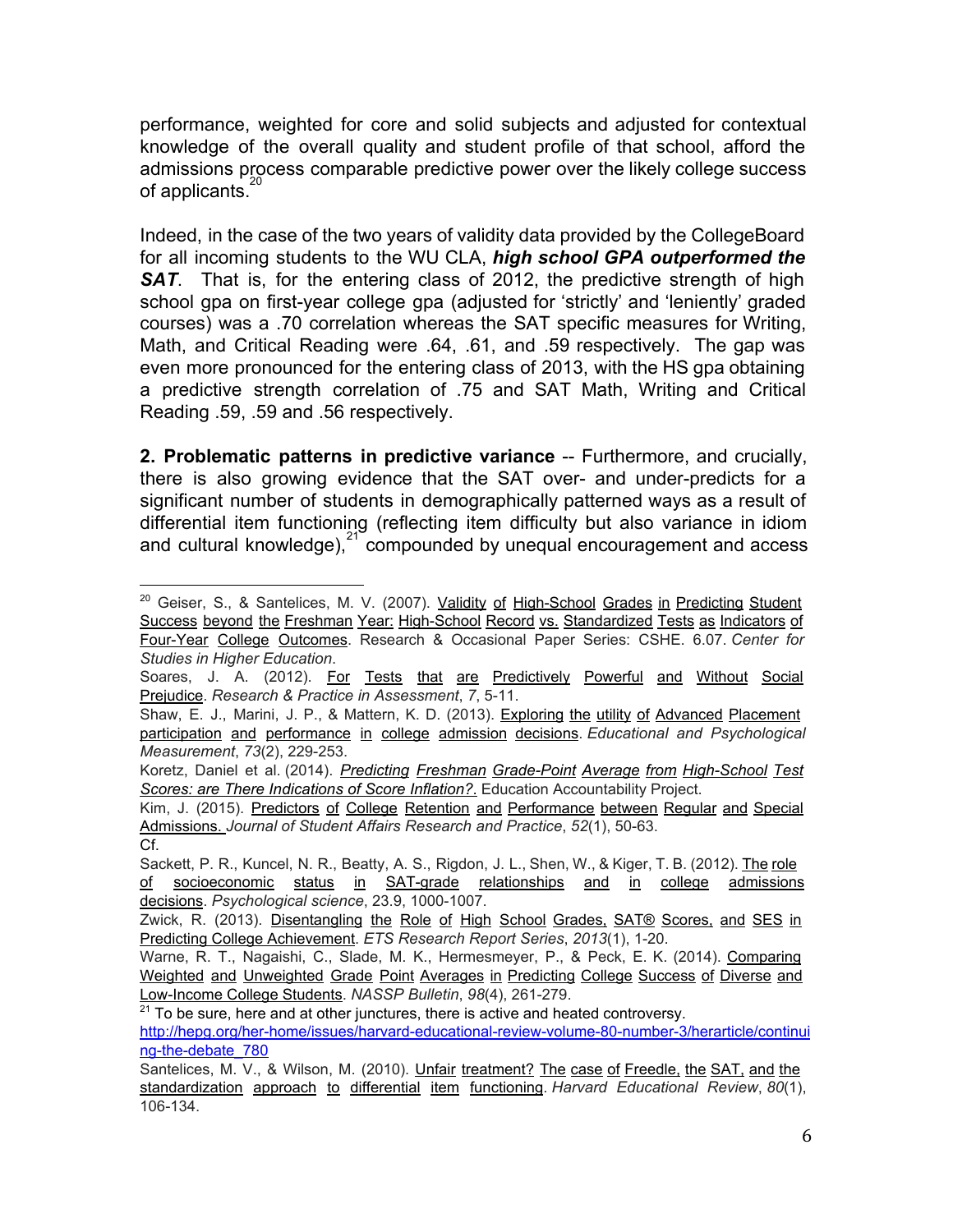to AP and honor tracks in high school, $2^2$  to high schools of widely varying college-readiness,  $23$  and to (public and private) test-preparation,  $24$  as well as the effects of stereotype threat, and other factors including but not limited to family income, and parental education. 25

More recently, Khan academy has begun to offer some free tutorials:

https://www.khanacademy.org/test-prep/sat

Aguinis, Herman; Culpepper, Steven A.; Pierce, Charles A. 2016 (forthcoming). [Differential](http://psycnet.apa.org/psycarticles/2016-03221-001) Prediction [Generalization](http://psycnet.apa.org/psycarticles/2016-03221-001) in College Admissions Testing. *Journal of Educational Psychology*, No Pagination Specified.

https://www.insidehighered.com/news/2016/01/26/new-research-suggests-sat-under-or-overpredicts -first-year-grades-hundreds-thousands

Cf.

Dorans, N., & Kulick, E. (1986). Demonstrating the utility of the [standardization](http://onlinelibrary.wiley.com/doi/10.1111/j.1745-3984.1986.tb00255.x/abstract) approach to assessing unexpected differential item [performance](http://onlinelibrary.wiley.com/doi/10.1111/j.1745-3984.1986.tb00255.x/abstract) on the Scholastic Aptitude Test. Journal of Educational Measurement, 23(4), 355–368.

Dorans, N., & Zeller, K. (2004). Examining Freedle's claims and his proposed solution: Dated data, inappropriate measurement, and incorrect and unfair scoring (No. RR-04-26). Princeton, NJ: Educational Testing Service.

Mattern, Krista D.; Patterson, Brian F. 2013. Test of slope and intercept bias in college [admissions:](http://psycnet.apa.org/journals/apl/98/1/134/) A response to Aguinis, [Culpepper,](http://psycnet.apa.org/journals/apl/98/1/134/) and Pierce (2010). Journal of Applied Psychology, 98(1), 134-147. <sup>22</sup> Ford, D. Y. (2014). Segregation and the [underrepresentation](http://www.tandfonline.com/doi/abs/10.1080/02783193.2014.919563) of Blacks and Hispanics in gifted education: Social inequality and deficit [paradigms.](http://www.tandfonline.com/doi/abs/10.1080/02783193.2014.919563) *Roeper Review*, 36(3), 143-154.

Warne, R. T., Larsen, R., Anderson, B., & Odasso, A. J. (2015). The Impact of [Participation](http://www.tandfonline.com/doi/abs/10.1080/00220671.2014.917253#.VrPAqRgrKRc) in the Advanced Placement Program on Students' College [Admissions](http://www.tandfonline.com/doi/abs/10.1080/00220671.2014.917253#.VrPAqRgrKRc) Test Scores. *The Journal of Educational Research, 108(5), 400-416.* 

<sup>&</sup>lt;sup>23</sup> Roderick, M., Nagaoka, J., & Coca, V. (2009). College [readiness](http://muse.jhu.edu/journals/future_of_children/v019/19.1.roderick.html) for all: The challenge for urban high [schools.](http://muse.jhu.edu/journals/future_of_children/v019/19.1.roderick.html) *The Future of Children*, *19*(1), 185210.

<sup>&</sup>lt;sup>24</sup> Buchmann, C., Condron, D. J., & Roscigno, V. J. (2010). Shadow [education,](http://sf.oxfordjournals.org/content/89/2/435.short) American style: Test [preparation,](http://sf.oxfordjournals.org/content/89/2/435.short) the SAT and college enrollment. *Social Forces*, 89(2), 435-461.

Test prep firms, such as Kaplan and Princeton Review, have criticized these tests' results for being vulnerable to short-term training and tricks, undoubtedly with some exaggeration, even as they profit from dispensing such training and tricks.

http://www.bloomberg.com/bw/articles/2014-10-08/sats-the-test-prep-business-is-booming http://www.washingtonpost.com/wp-dyn/articles/A12416-2005Mar6.html

https://www.washingtonpost.com/news/answer-sheet/wp/2015/03/30/report-big-education-firms-spe nd-millions-lobbying-for-pro-testing-policies/

<sup>25</sup> Hughes, T. P. (Ed.). (2000). *The Danger in Overemphasizing the Use of Scholastic Assessment Tests (SAT) As a Tool for College Admissions*. DIANE Publishing.

Walpole, M., McDonough, P. M., Bauer, C. J., Gibson, C., Kanyi, K., & Toliver, R. (2005). This [Test](http://uex.sagepub.com/content/40/3/321.short) is Unfair Urban African American and Latino High School Students' Perceptions of [Standardized](http://uex.sagepub.com/content/40/3/321.short) College [Admission](http://uex.sagepub.com/content/40/3/321.short) Tests. Urban Education, 40(3), 321-349.

Dixon-Román, E. J., Everson, H. T., & McArdle, J. J. (2013). Race, [poverty](http://works.bepress.com/ezekiel_dixon-roman/9/) and SAT scores: Modeling the [influences](http://works.bepress.com/ezekiel_dixon-roman/9/) of family income on Black and White High School students' SAT [performance.](http://works.bepress.com/ezekiel_dixon-roman/9/) *Teachers College Record*,*115*(4), 133.

Mendoza-Denton, R. (2014). A social [psychological](http://www.jstor.org/stable/10.7709/jnegroeducation.83.4.0465) perspective on the achievement gap in [standardized](http://www.jstor.org/stable/10.7709/jnegroeducation.83.4.0465) test performance between White and minority students: Implications for [assessment.](http://www.jstor.org/stable/10.7709/jnegroeducation.83.4.0465) *The Journal of Negro Education*, 83(4), 465-484.

Ryan S. Wells, Gregory C Wolniak, Mark E Engberg and Catherine A Manly. (2015). [Supplemental](http://works.bepress.com/ryan_wells/22/) File: Socioeconomic Disparities in the Use of College Admission-Enhancing Strategies among High School [Seniors](http://works.bepress.com/ryan_wells/22/) from the 1990s to 2000s.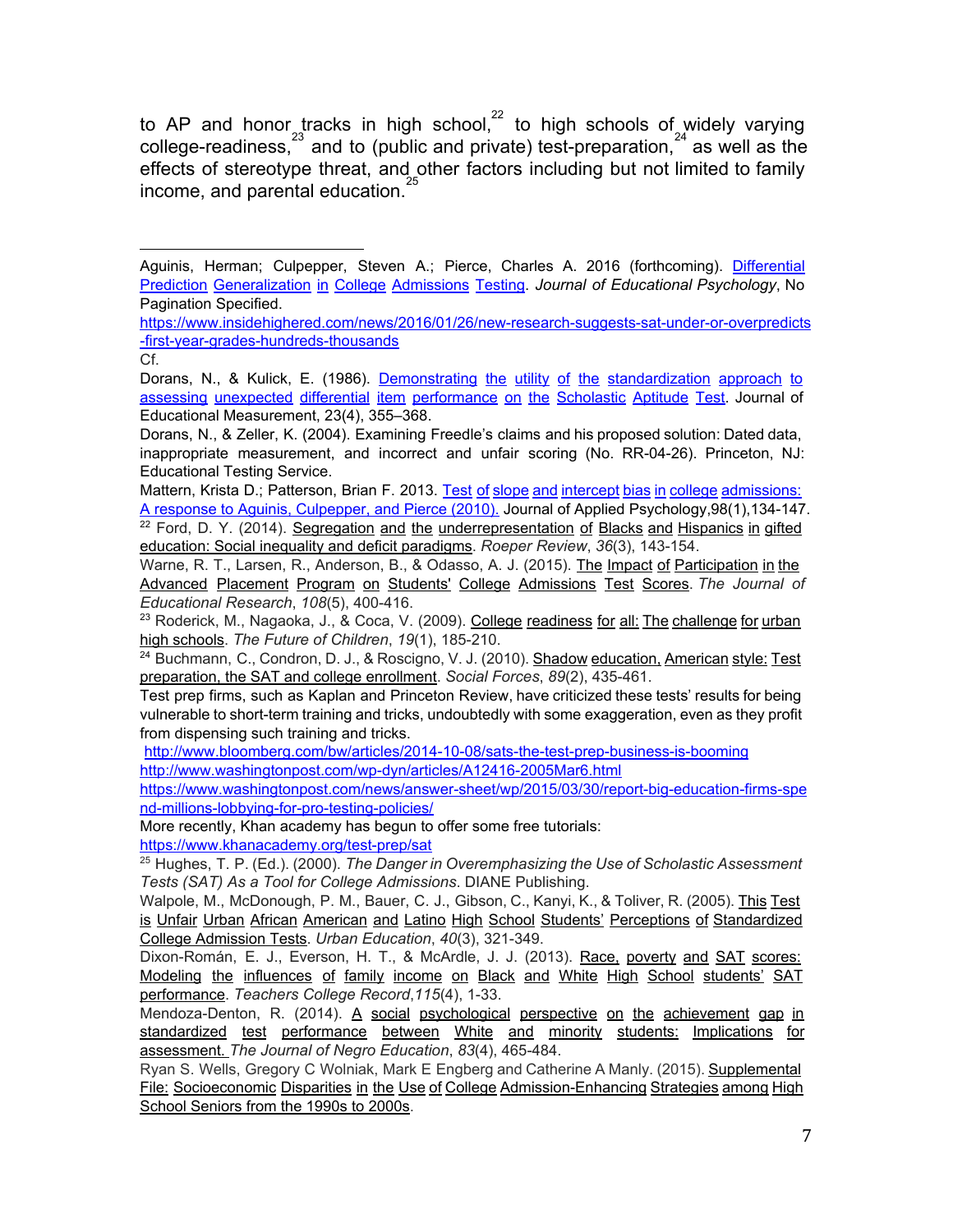In a recent long-term  $(1994-2011)$  analysis of the SAT scores of 1.1 million applicants to the University California campuses, a significant region for our applicant pool, race and ethnicity were found to be stronger predictors of SAT scores than family income and parental education levels. Moreover, the three factors together – race/ethnicity, family income, and parental education – now account for fully one-third of the variance in SAT scores of otherwise comparable students. In 1994, these factors predicted  $\frac{1}{4}$  of that variance. Put bluntly, problematically, the SAT is becoming more sensitive to where and to whom a student was born. Moreover, while diminishing the likelihood that minority students will seek or obtain admission to college, the SAT is a relatively poor predictor of whether students (and especially black and Latino students) will .<br>graduate from a UC school.<sup>26</sup>

### **3. Promising but lowincome students don't see selective private colleges in their future.**

Many smart and high-achieving but low-income students do not apply to selective and elite colleges.<sup>27</sup> Rather, they behave in 'income typical' rather than 'achievement typical' ways when contemplating their choice of colleges. Leaving costs and cost perceptions aside, for some, lack of familiarity with the small private college niche is the barrier, for others, it is the fact that they did not sit for the SAT/ACT and hence know themselves to be inadmissible. We don't have a clear sense of the size of the information gap in this regard but believe that further targeted outreach and recruitment can help. We do know that a striking two-thirds of college-bound applicants completing the FAFSA process to determine eligibility for Federal financial aid identify only one school to which they are seeking admission.<sup>28</sup> Again, there are applicant gains to made here then through further targeted outreach.<sup>29</sup>

28

<sup>&</sup>lt;sup>26</sup> Geier, S. 2015. The Growing [Correlation](http://www.cshe.berkeley.edu/sites/default/files/shared/publications/docs/ROPS.CSHE_.10.15.Geiser.RaceSAT.10.26.2015.pdfhttp://www.cshe.berkeley.edu/sites/default/files/shared/publications/docs/ROPS.CSHE_.10.15.Geiser.RaceSAT.10.26.2015.pdf) between Race and SAT scores: New Findings from [California](http://www.cshe.berkeley.edu/sites/default/files/shared/publications/docs/ROPS.CSHE_.10.15.Geiser.RaceSAT.10.26.2015.pdfhttp://www.cshe.berkeley.edu/sites/default/files/shared/publications/docs/ROPS.CSHE_.10.15.Geiser.RaceSAT.10.26.2015.pdf). Research & Occasional papers: CSHE. 10.15, 1-43.

See also Geiser, S., & Studley, W. R. (2002). UC and the SAT: Predictive validity and [differential](http://www.tandfonline.com/doi/abs/10.1207/S15326977EA0801_01) impact of the SAT I and SAT II at the University of [California.](http://www.tandfonline.com/doi/abs/10.1207/S15326977EA0801_01) *Educational Assessment*, *8*(1), 126. 27 Hoxby, C. M., & Avery, C. (2012). *The missing" one-offs": The hidden supply of high-achieving, low income [students](http://www.nber.org/papers/w18586)* [\(](http://www.nber.org/papers/w18586)No. w18586). National Bureau of Economic Research.

Hoxby, Caroline M., and Christopher Avery. "Low-Income High-Achieving Students Miss Out on Attending Selective Colleges." Brookings Papers on Economic Activity, Spring 2013.

Hoxby, C., & Turner, S. (2013). Expanding college opportunities for high-achieving, low income [students.](http://www8.gsb.columbia.edu/programs/sites/programs/files/finance/Applied%20Microeconomics/Caroline%20Hoxby.pdf) *Stanford Institute for Economic Policy Research Discussion Paper*, (12014). http://www.brookings.edu/research/interactives/2013/low-income-high-achieving-hoxby-avery

http://www.ed.gov/news/press-releases/quarterly-student-aid-report-two-thirds-freshmen-fafsa-appli cants-list-only-one-college-their-applications

<sup>&</sup>lt;sup>29</sup> Goodman, S. (2013). Learning from the test: Raising selective college [enrollment](http://papers.ssrn.com/sol3/papers.cfm?abstract_id=2350463) by providing [information.](http://papers.ssrn.com/sol3/papers.cfm?abstract_id=2350463) FEDS Working Paper No. 2013-69.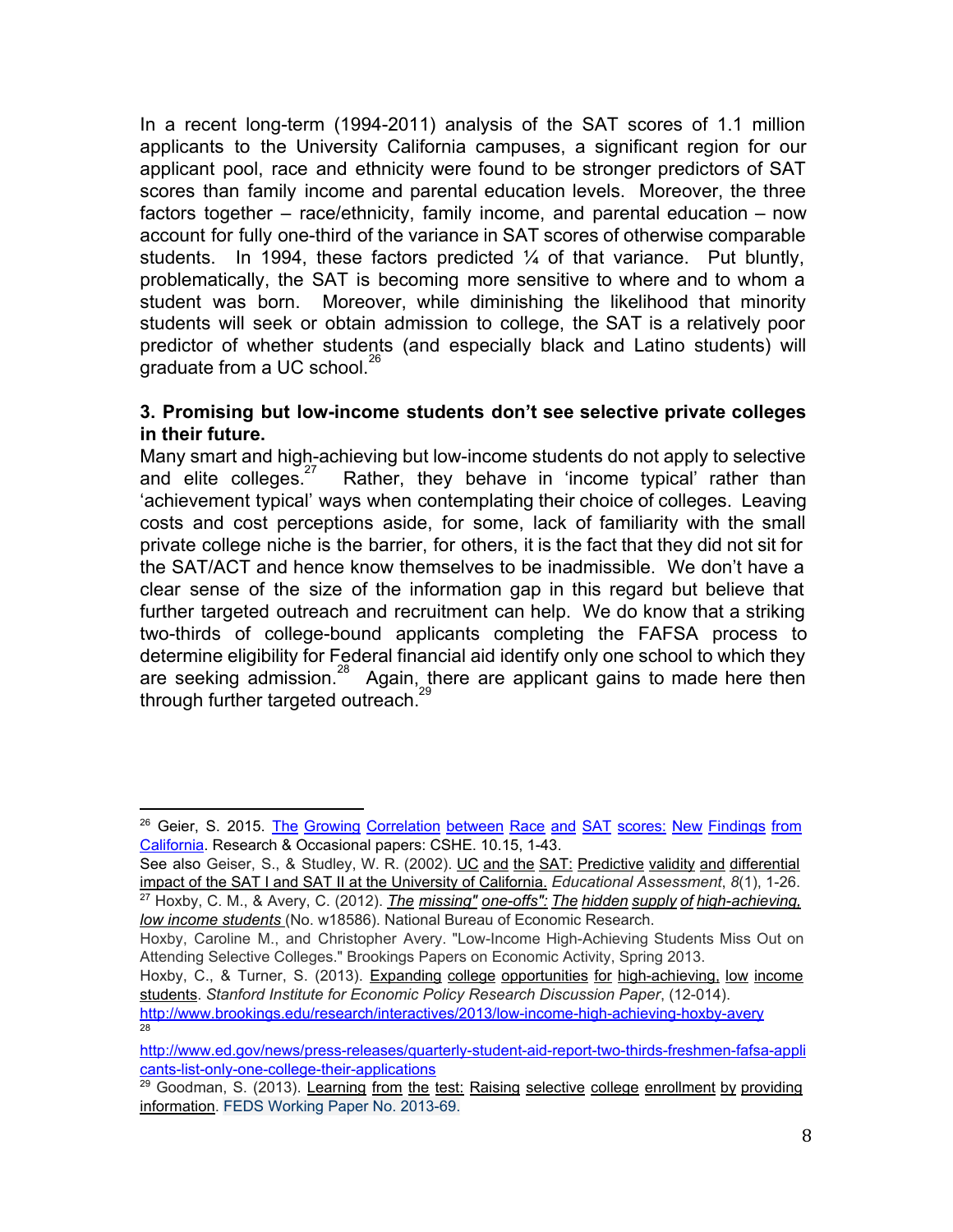## **[ E ] Further elaboration on our recommendations**

To better align with the idealism of our motto and mission, reflect commitments to improve access and affordability expressed in the Case statement for our forthcoming capital campaign, and further enhance our student diversity, we recommend that Admissions continue its three-pronged approach but adopt a holistic admissions process, ...

### *1. in which applicants have the option to submit or withhold the outcomes of their SAT and/or ACT testing should they have completed them.*

Crucially, going forward we want to be able to consider for admission students who do not have SAT/ACT scores and hence who in the past did not consider applying to the CLA, as well as those who have relatively poor scores and knowing our stated score profile would not have applied to the CLA.

We believe that the CLA can go test-optional and maintain (if not improve) academic quality and graduation rates. In a substantial 2014 study of more than 33 test-optional colleges (over eight years, and amounting to 123,000 students). researchers found "trivial differences" in the long-term college performance of those who did and did not submit their test scores. That is the difference between submitters and non-submitters in cumulative gpa was .05 and in graduation rates was .6%. Significantly for our purposes, researchers also found that students with strong high school gpa records performed well in college even with low test scores, whereas students with high test scores but poor high school records generally earned lower grades in college.<sup>30</sup>

We recommend going test-optional rather than test-blind because we do value test scores as suggestive (rather than definitive) evidence of college-readiness, and want to honor students who completed and did well on these expensive tests. It should also be noted that going test-blind effectively removes that college from the US News and World Report rankings, whereas going test-optional improves the reported score profiles for that college.

The experience of test-blind schools is mixed. Hampshire College, had been test-optional, and as of last year, 2015, is trying test-blind (reporting a lower applicant pool, but higher yield and greater diversity). Conversely, Sarah Lawrence College was test-blind for several years but returned to a test-optional process in 2012.

<sup>30</sup> Hiss, W. C., & Franks, V. W. (2014). *Defining promise: Optional [standardized](http://www.nacacnet.org/research/research-data/nacac-research/Documents/DefiningPromise.pdf%20http://www.nacacnet.org/research/research-data/nacac-research/Documents/DefiningPromise.pdf) testing policies in American college and university [admissions.](http://www.nacacnet.org/research/research-data/nacac-research/Documents/DefiningPromise.pdf%20http://www.nacacnet.org/research/research-data/nacac-research/Documents/DefiningPromise.pdf)* Report of the National Association for College Admission Counseling (NACAC)*.*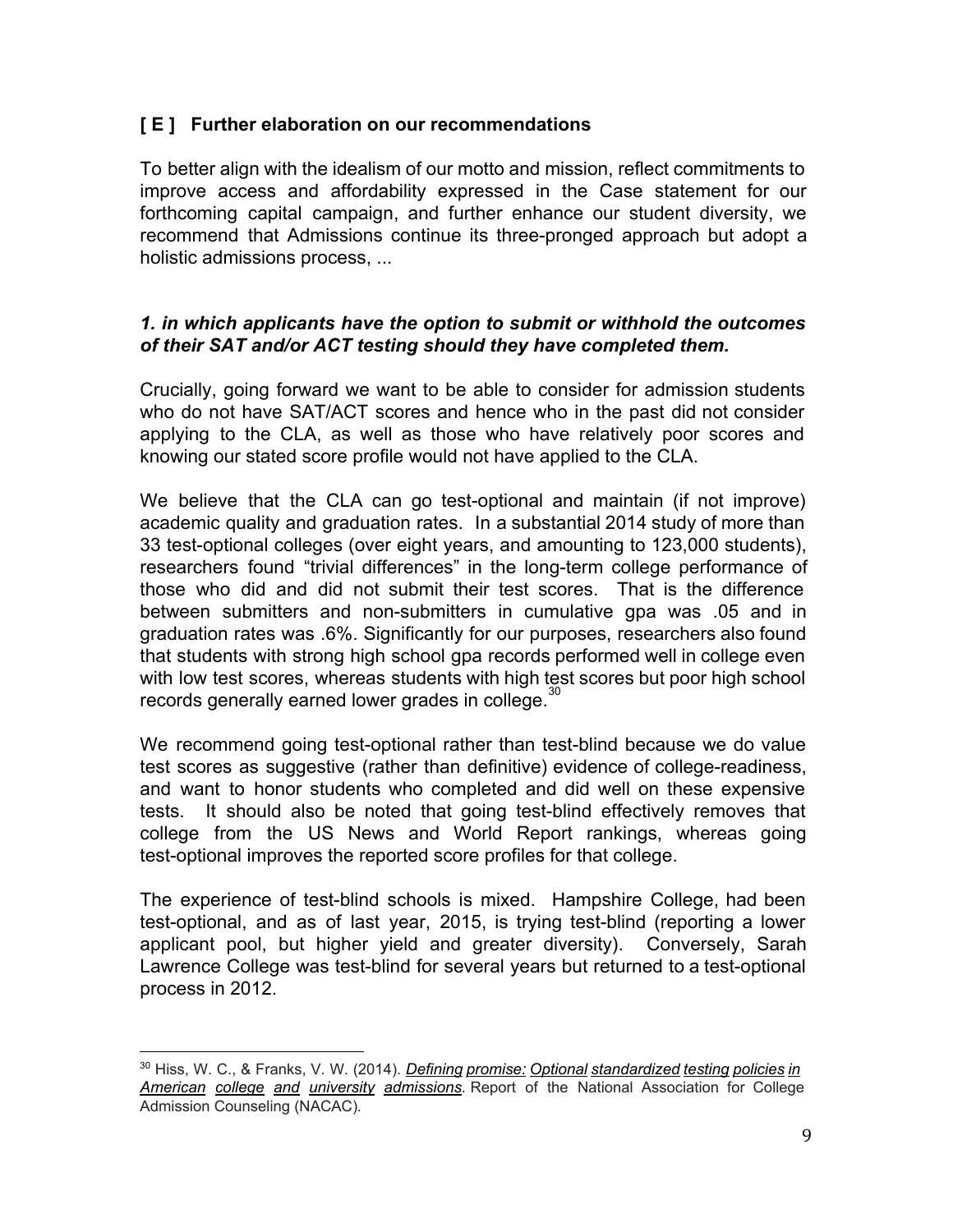## *2. In lieu of requiring SAT/ACT scores, we further propose that the CLA require a supplemental WU CLA-specific admission essay prompt.*

The existing and forthcoming Common (2016-17) App essay prompts largely direct the applicant to reflect on past achievements and demonstrated abilities in relation to background. $31$  Given that these essays will be available to us, we recommend a WU-specific question that orients the applicant towards the distinctive value statement reflected in our motto and asks how the applicant might be impacted by it and act on it. $32$  That is, and in keeping with our new recruitment materials (e.g. the 'viewbook,') and ('First,' and 'Become it') marketing campaigns, we want to encourage applicants to imagine themselves in various roles at Willamette and on various trajectories of life beyond Willamette.<sup>33</sup> Though the question wording (and attendant rubric) are yet to be finalized, once in place existing Admissions staff can complete this additional review work as part of their existing holistic admissions process.

We do not recommend more substantial application requirements, though some  $test$ -optional schools do, $34$  on the grounds that additional submission requirements tend to discourage applicants.

Finally, and though this is beyond the purview of the Admission Committee,

#### *3. We recommend that testoptional admissions be paired with ongoing and new complementary changes in curriculum, pedagogy, and student support services.*

Minority students are being encouraged to apply to test-optional schools, and However, evidence suggests that merely going increasingly they do. $35$ test-optional does not necessarily diversify the student body, nor crucially, ensure that student retention and achievement success will be evenly distributed. Indeed, paradoxically, colleges may actually make gains in their reputation for

<sup>34</sup> [Lewis](https://college.lclark.edu/offices/admissions/apply/portfolio_path/) and Clark requires a separate portfolio. [Temple](http://admissions.temple.edu/node/441#overlay-context=node/441) has a series of short answer questions. On the other hand, [Pitzer,](http://pitweb.pitzer.edu/admission/test-optional-policy/) where roughly half of the enrolled class of 2019 submitted SAT or ACT, and half did neither, asks for nothing supplemental.

35 http://money.cnn.com/2015/09/08/pf/college/sat-college-diversity/

http://www.usnews.com/education/best-colleges/articles/2015/09/17/consider-test-optional-schoolsas-a-minority-applicant

 $\frac{31}{2}$ https://www.commonapp.org/whats-appening/application-updates/common-application-announces -2016-2017-essay-prompts

 $32$  Though some field-testing and bias-reviewing of the eventual question is well-advised, a preliminary formulation of such a future-oriented question might take the following form:

<sup>&</sup>quot;At Willamette, our motto — *Non nobis solum nati sumus*: Not unto ourselves alone are we born animates our campus and inspires our graduates. With the benefits of a rigorous liberal-arts education, Willamette Bearcats seek to apply what they have learned for the well-being of others. Can we count you with us? How do you hope to do good in the world?"

 $33$  Other test-optional schools do this. Hampshire, for example, asks its applicants a 'Why Hampshire' question, which it believes improves the yield on its admitted applicant pool.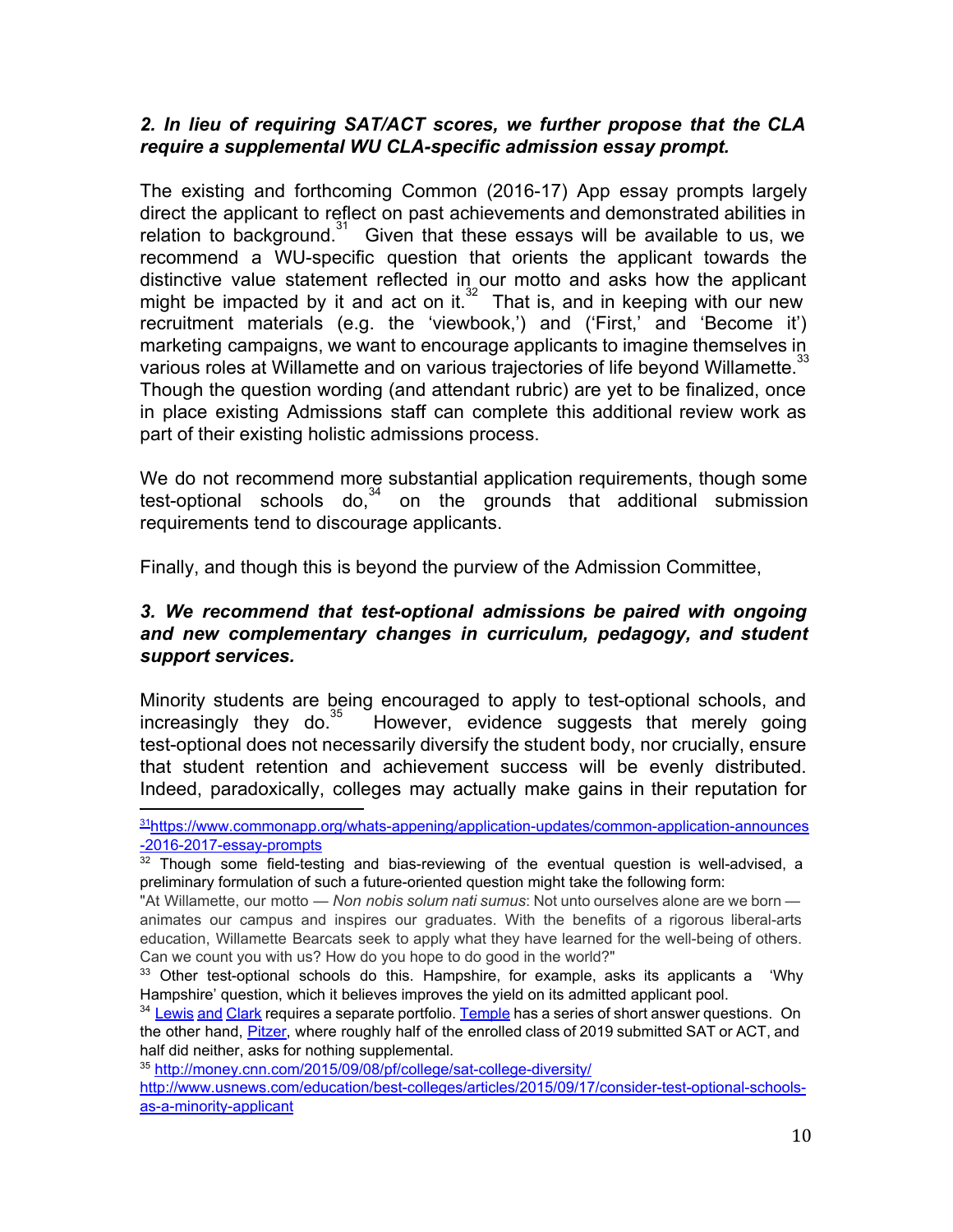greater selectivity (since only better test scores are submitted and reported) without enrolling a more diverse or wider-wealth student body.<sup>36</sup> Colleges that go test-optional achieve diversity gains when admissions efforts are genuinely committed to diversity. In this regard, an experimental study found that admissions officers are more likely to select for a more diverse applicant pool when they have detailed information on high school contexts. $37$  The CLA Admissions Office is committed to further diversifying our student body.

Furthermore, test-optional colleges achieve gains in student diversity when admissions efforts are matched by on-campus changes. Bates College, since 1984, $^{38}$  and Wake Forest University, since 2008, $^{39}$  are examples of test-optional diversity gainers that turned local adopters into national advocates for campus-wide changes. Pitzer, a high-profile test-optional/flexible college since 2003, self-reports that since going test-optional in 2003, it experienced "a 58 percent increase in diversity, an 8 percent increase in GPA, and a 39 percent increase in applicants with a 10 percent increase in retention." 40

What is clear to us, crucially then, is that diversity in admissions is not the same as inclusion in college success. Improving meaningful campus diversity, notably to include low-income, first-generation, and minority students, requires complementary changes that link admissions to profile and campus programs to  $improve$  retention<sup>41</sup> and achievement for all students. All students need

<sup>38</sup> Hiss & Franks (2014).

http://chronicle.com/article/Bates-College-Finds-Few/24268/

40 http://pitweb.pitzer.edu/admission/test-optional-policy/

<sup>36</sup> Belasco, A. S., Rosinger, K. O., & Hearn, J. C. (2015). The Test-Optional Movement at America's Selective Liberal Arts Colleges A Boon for Equity or [Something](http://epa.sagepub.com/content/37/2/206) Else?. *Educational Evaluation and Policy Analysis*, 37.2, 206-223.

http://www.nytimes.com/2009/07/26/education/edlife/26quidance-t.html

http://www.insightintodiversity.com/schools-see-spike-in-diverse-enrollment-with-test-optional-admis [sions/](http://www.insightintodiversity.com/schools-see-spike-in-diverse-enrollment-with-test-optional-admissions/)

http://hechingerreport.org/the-real-reason-that-colleges-go-test-optional/

<sup>37</sup> Bastedo, M. N., & Bowman, N. A. (2015). Improving [Admission](http://www.coalitionforcollegeaccess.org/pdfs/bastedo-contextual-bias.pdf) of Low-SES Students at Selective Colleges: Results from a National [Experiment.](http://www.coalitionforcollegeaccess.org/pdfs/bastedo-contextual-bias.pdf) *Ann Arbor*, *1001*, 48109.

<sup>&</sup>lt;sup>39</sup> Soares, J. A. (2012). *SAT wars: The case for test-optional college admissions*. Teachers College Press.

http://admissions.wfu.edu/apply/test-optional/

Wake Forest reports that "Ethnic diversity in the undergraduate population increased by 44 percent from Fall 2008, the final year in which scores were required, to the Fall of 2014. Furthermore, there has been no difference in academic achievement at Wake Forest between those who submitted scores and those who declined to do so."

<sup>41</sup>Rosenbaum, J. E., DeilAmen, R., & Person, A. E. (2007). *After Admission: From College Access to College Success: From College Access to College Success*. Russell Sage Foundation.

Krislov, M. (2010). Higher [education](http://link.springer.com/chapter/10.1057/9780230107885_12#page-1) and the challenge of inclusion. In *The Future of Diversity* (pp. 159-171). Palgrave Macmillan US.

Winkle-Wagner, R., & Locks, A. M. (2013). *Diversity and inclusion on campus: Supporting racially and ethnically underrepresented students*. Routledge.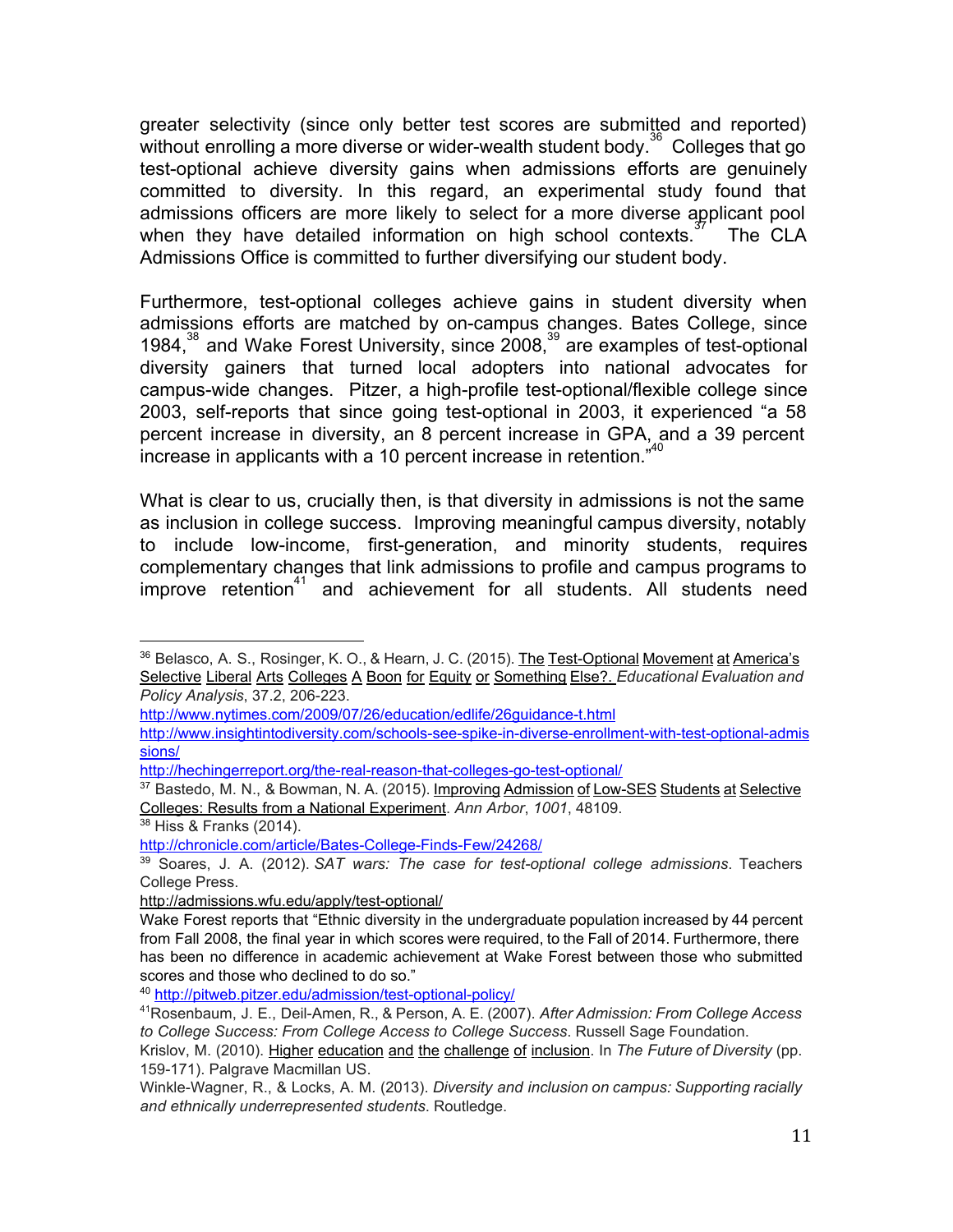assistance in shifting from high school requirements to college expectations.<sup>42</sup> All students need to be participating in meaningful experiences and having mentoring interactions with their professors, and students unfamiliar with college processes or otherwise lacking college-successful advisors, especially so.  $543$ Furthermore, it is vital that an increasingly diverse student body find sophisticated and sympathetic exemplars in the faculty and staff with whom they can interact. Ultimately, to know if the CLA is doing all that we can with and for the students we admit, in keeping with best-practices when going test-optional, close and regular attention must be paid to our duly disaggregated retention and graduation rates.<sup>44</sup>

Carter, D. F., Locks, A. M., & Winkle-Wagner, R. (2013). From when and where I enter: [Theoretical](http://link.springer.com/chapter/10.1007/978-94-007-5836-0_3) and empirical [considerations](http://link.springer.com/chapter/10.1007/978-94-007-5836-0_3) of minority students' transition to college. In *Higher education: Handbook of theory and research* (93-149).

<sup>42</sup> Sternberg, R. J. (2010). *College admissions for the 21st century*. Harvard University Press.

 $43$  Spenner, K. I., Buchmann, C., & Landerman, L. R. (2004). The black-white [achievement](http://www.sciencedirect.com/science/article/pii/S0276562404220078) gap in the first college year: Evidence from a new [longitudinal](http://www.sciencedirect.com/science/article/pii/S0276562404220078) case study. *Research in social stratification and mobility*, 22, 187-216.

Bowman, N. A. (2011). Promoting Participation in a Diverse Democracy A Meta-Analysis of College Diversity Experiences and Civic [Engagement.](http://rer.sagepub.com/content/81/1/29.short) *Review of Educational Research*, *81*(1), 2968.

Martin, N. D. (2012). The privilege of ease: Social class and campus life at highly [selective,](http://link.springer.com/article/10.1007/s11162-011-9234-3) private  $universities.$  *Research in Higher Education*, 53(4), 426-452.

Padgett, R. D., Johnson, M. P., & Pascarella, E. T. (2012). First-generation undergraduate students and the impacts of the first year of college: [Additional](http://muse.jhu.edu/journals/csd/summary/v053/53.2.padgett.html) evidence. *Journal of College Student Development*, 53(2), 243-266.

Martin, N. D. (2013). Forms of social capital: Family [resources,](http://www.emeraldinsight.com/doi/abs/10.1108/S0277-2833(2013)0000024016) campus networks, and dominant class [advantage](http://www.emeraldinsight.com/doi/abs/10.1108/S0277-2833(2013)0000024016) at an elite university. *Research in the Sociology of Work*, *24*, 35986.

Chang, M. J., Sharkness, J., Hurtado, S., & Newman, C. B. (2014). What [matters](http://onlinelibrary.wiley.com/doi/10.1002/tea.21146/abstract) in college for retaining aspiring scientists and engineers from [underrepresented](http://onlinelibrary.wiley.com/doi/10.1002/tea.21146/abstract) racial groups. *Journal of Research in Science Teaching, 51(5), 555-580.* 

Chambliss, D. F. (2014). *How college works*. Harvard University Press.

Chambliss, D. F. (2014). The power of the personal. *The chronicle of higher education*.

Wilkins, A. C. (2014). Race, age, and identity [transformations](http://soe.sagepub.com/content/87/3/171.short) in the transition from high school to college for Black and first-generation White men. *Sociology of Education*, 87(3), 171-187.

Thiele, M. (2015). Resource or Obstacle?: Classed Reports of [Student–Faculty](http://onlinelibrary.wiley.com/doi/10.1111/tsq.12117/abstract) Relations. *The Sociological Quarterly*.

https://www.insidehighered.com/news/2016/01/22/study-traces-characteristics-undergraduate-educ ation-key-measures-success-life

<sup>44</sup> [http://willamette.edu/offices/ir/factbooks/by\\_topic/fall/fall\\_retention\\_and\\_graduation/](http://willamette.edu/offices/ir/factbooks/by_topic/fall/fall_retention_and_graduation/)

Shanley, B. (2007). Test-optional admission at a liberal arts college: A founding mission affirmed. *Harvard Educational Review, 77(4), 429-435[.](http://willamette.edu/offices/ir/factbooks/by_topic/fall/fall_retention_and_graduation/)* 

Kalsbeek, D. H., & Zucker, B. (2013). [Reframing](http://onlinelibrary.wiley.com/doi/10.1002/he.20042/abstract) retention strategy: A focus on profile. *New Directions for Higher Education, 2013(161), 15-25.* 

Cortes, C. M. (2013). Profile in action: Linking [admission](http://onlinelibrary.wiley.com/doi/10.1002/he.20046/abstract) and retention. *New Directions for Higher Education*, 2013(161), 59-69.

Tienda, M. (2013). Diversity≠ Inclusion Promoting [Integration](http://edr.sagepub.com/content/42/9/467.short) in Higher Education. *Educational Researcher, 42(9), 467-475.* 

Bowman, N. A. (2014). [Conceptualizing](http://link.springer.com/article/10.1007/s10755-014-9281-8) openness to diversity and challenge: Its relation to college experiences, [achievement,](http://link.springer.com/article/10.1007/s10755-014-9281-8) and retention. *Innovative Higher Education*, *39*(4), 277291.